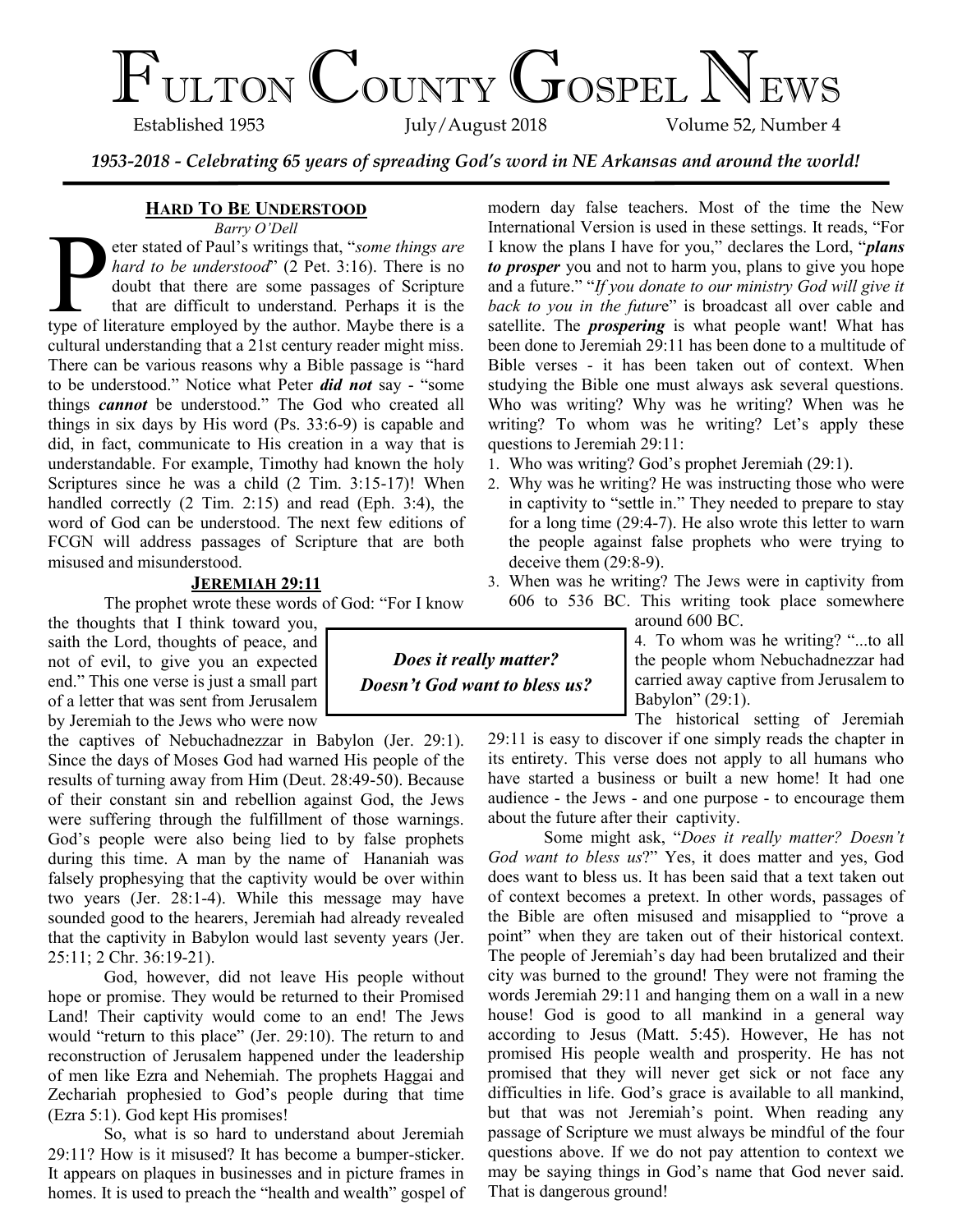#### **THE CONTEXT AND MEANING OF ROMANS 10:9-10**

#### *Jonathan Burns*

Individuals have attempted, ever since the Bible was written, to disapprove its histories, destroy its motives, and misrepresent its values. Skeptics and unbelievers often make the argument that the Bible is filled with errors and contradictions. We need to understand that the Bible was not written so we would use one passage against another. Acts 2:38 states that baptism is for the remission of sins. 1 Peter 3:21 states that baptism saves us. These two passages are not contradictory, but explanatory. Scripture builds upon scripture. The Word is to be a light unto our path (Ps. 119:105) and not a weapon of confusion (1 Cor. 14:33). One must remember that no single passage or statement destroys a doctrine that is clearly established by a number of passages. God's Word must be taken as a whole. The psalmist wrote: "Thy word is true from the beginning: and every one of thy righteous judgments endureth for ever" (Ps. 119:160). The essence of this passage is that the whole or sum of God's word is truth. The system of truth will always stand together.

Romans 10:9-10 is a selection of verses that is popular in the religious world for false teaching of salvation. Many will say that this passage explicitly says that all a person needs to do is to confess that Jesus is the Lord and believe for the blessing of salvation. Let us examine these verses and see what the word of God says about the matter.

#### **THE CONTEXT**

This chapter starts out by discussing the new covenant God made with His people. He had promised to do this (Jer. 31:31-34). Paul was concerned about his flesh and blood to the point that he called them an "ignorant" people concerning the righteousness of God. They were very religious and zealous toward God, but lacked obedience to the gospel of Christ. Paul is writing to tell his readers that the law's goal was Christ (Rom. 10:4). Many say: "I know what the Bible says, but I cannot believe God would condemn someone who loves Him." The Jews were religious, but substituted their personal idea for God's word. The first eight verses point to the fact the Gospel saves those who find it and obey it. Romans 10:9-12 describes the fact that righteousness is a straight gate. Many believe that any effort on their part will be respected by God. Romans 10:13-17 teaches that God has called mankind. This section of scripture proves unto us the value of gospel preaching. It is not story time. It is not joke time. It is not personal time. It is the gospel that must shine forth in preaching. No, this writer is not condemning the use of a personal application, but one must ask why this story is being told. Why is this joking antidote being told? What application to the text is being made during the preaching? The occupation of preaching is a blessing, but preaching is serious business. In connection to this, some believe that a testimony builds faith, but Paul wrote that the gospel builds faith (Rom. 10:17). Romans 10:18-21 describes that we have no excuse in this life. Many try to blame God, but God is not to blame for our problems. The Jews became angry and destroyed the prophets and put to death Christ. Paul teaches in Romans 10:20-21 that no human being is without excuse in the presence of the Almighty God (Acts 17:30, 2 The. 1:7-9).

### **THE PASSAGE**

Now, to look at Romans 10:9-10 you must keep the context of the chapter in mind. Simply put God has extended His love, mercy, and grace unto mankind in the form of His Word to save mankind. Man is not going to Heaven by his own plan.

Paul wrote these words: "That if thou shalt confess with thy mouth the Lord Jesus, and shalt believe in thine heart that God hath raised him from the dead, thou shalt be saved. For with the heart man believeth unto righteousness; and with the mouth confession is made unto salvation" (Rom. 10:9-10). Paul wanted the Jews to know that if they were going to be saved then they needed to go through Jesus Christ. Confession had to be made by the mouth (Acts 8:37, Matt. 10:32-33; 1 Tim. 6:12). This confession hinges on the fact the Jesus Christ arose from the dead (1 Cor. 15:1-4). By combining these statements in scripture, one can understand that lip-service is not recognized by the Lord (Jas. 2:17-24). Faith and confession are stated here in order. It is impossible for one to come to confession without faith. But is that all one must do to become a child of God?

If Romans 10:9-10 is saying that a person only needs to confess and believe to be saved, does that mean we can avoid repentance? Luke 13:3 says that if we do not repent we will perish. If Romans 10:9-10 is saying that a person only needs to confess and believe to be saved does that mean we can avoid baptism? Acts 2:38 and many other passages command baptism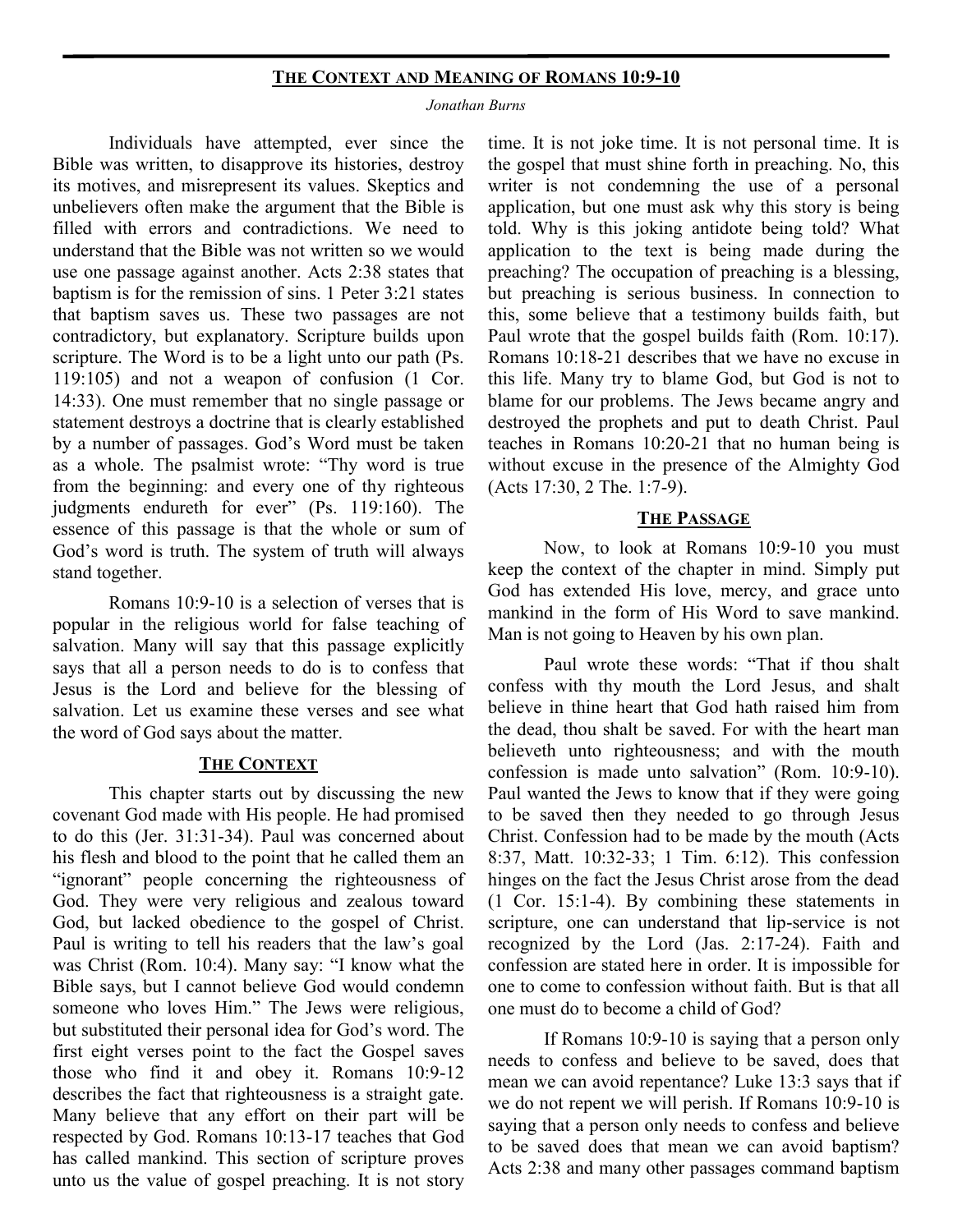for salvation. Scripture must be taken together. If Romans 10:9-10 is saying that a person only needs to confess and believe to be saved, does that mean we can avoid living a faithful life? James 1:12 and 1 Peter 5:4 teach us that we must live faithfully until the very end of life. If you are looking at Romans 10:9-10 you must consider the context of the verses, the chapters, and the entire book. Romans 6:3-4 teaches us that we are baptized into Jesus Christ to be raised up from the life of sin to walk in newness of life. What a blessing it is to be a child of God.

If we are willing to open our minds on any subject it will lead only to the truth. Immersion in water is an essential component in God's plan of salvation for humanity (1 Pet. 3:21). Confession of Christ is an essential part of God's plan (Rom. 10:9- 10). Repentance is an essential part of God's plan (Acts 2:38). Belief is an essential part of God's plan (Heb. 11:6). Hearing the Word is an essential part of God's plan (Rom. 10:17). May we listen to God and hear His entire Word.

*Jonathan preaches for the East Hill church of Christ in Pulaski, TN*

## **FCGN Now Available on DVD**

65 years of material on various subjects from God's word! 13 Editors, Nearly 500 Authors, and Over 2,000 Articles! \$10 each. All funds go to the distribution of FCGN.



## WHY DIDN'T JESUS SAY "HE THAT BELIEVETH NOT AND IS NOT BAPTIZED SHALL BE DAMNED?"

#### *B.J. Clarke - FCGN 1996*

Jesus said, "He that believeth and is baptized shall be saved" (Mk. 16:16). This truth is "ungetaroundable" for those who would deny the essentiality of water baptism. Just as  $2+2 = 4$ , so likewise does belief + baptism = salvation. It is not just he that believeth who shall be saved (Mk. 16:16). Furthermore, it is not just he that is baptized who shall be saved, but rather he that *believeth* and is baptized who shall be saved (Mk. 16:16).

But what about the latter part of the passage where Jesus says, "but he that believeth not shall be damned?" Opponents of the necessity of baptism will sometimes say, "*If baptism is so important to our salvation, then why didn't Jesus say, 'He that believeth not and is baptized not shall be damned*?'" They would argue that since Jesus only mentioned not believing as a condition of being damned, that believing is the only condition of salvation. The answer to such a quibble is seen in both a scriptural and practical way. In John 3:18 Jesus said, "*He who does not believe is condemned already*." Hence, if a man is an unbeliever, he is lost. Jesus didn't waste words. In all of the time that I have been preaching, I have never yet heard someone say, "*I don't believe Jesus Christ is the Son of God. Would you baptize me*?" Jesus didn't say, "*he that believeth not and is baptized not shall be damned*" for the simple reason that if a man doesn't believe, he will never desire to be baptized. His unbelief is sufficient all by itself to damn his soul. For example, Jesus didn't say, "*he that believeth not and repenteth not shall be damned*," because if a man doesn't first believe, he will never be led to repentance. If I say, "*He that eateth and digesteth shall live, but he that eateth not shall die*," it is not necessary for me to mention digestion in the latter part of the statement, because if a man doesn't do the first thing (eating), he will never do the second thing (digesting). Likewise, Jesus knew that if a man didn't do the first thing (believe), he would never do the second thing (be baptized). In short, the teaching of Mark 16:16 shows us that it takes one condition to damn our soul, but there are at least two conditions (belief + baptism) necessary to the saving of it.

*B.J. Clarke serves as the Director of Memphis School of Preaching in Memphis, TN*